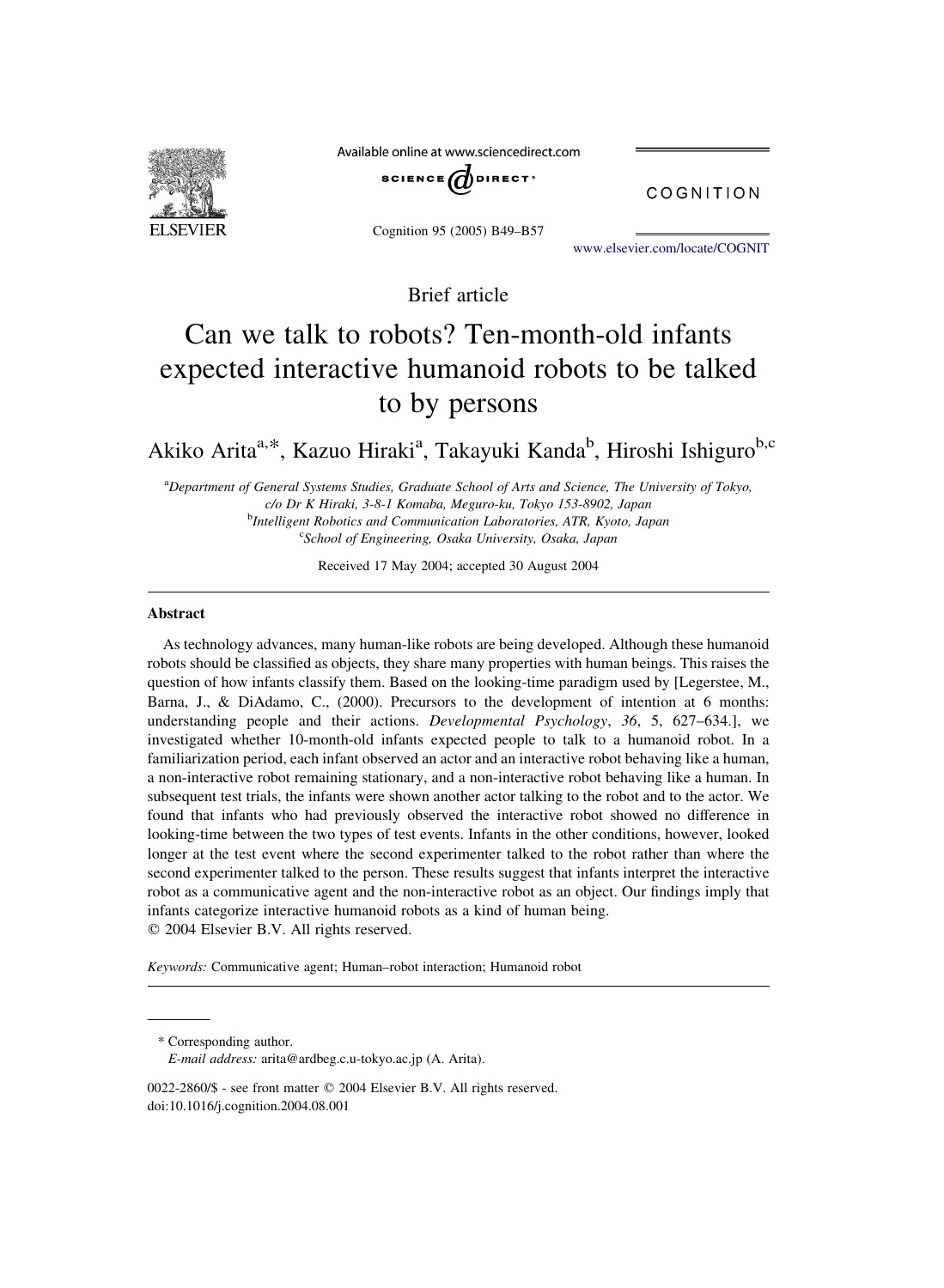# 1. Introduction

Many robots that have appeared in science-fiction movies (such as "R2-D2"<sup>1</sup> in Star Wars) are mechanical in appearance, but make many communicative actions, such as uttering beeping-sounds, moving their heads, and/or blinking a light. Almost everyone who watches R2-D2 will be convinced that the robot has something like a mind.

As technology advances, it is no longer fantasy or fiction that human beings can live with robots. "AIBO", $^2$  a dog-like robot, is enjoyed by many ordinary Japanese families. More humanlike robots such as "ASIMO"<sup>3</sup>[\(Sakagami, 2002](#page-8-0)), "QRIO",<sup>4</sup> and "Robovie" ([Ishiguro et al., 2001\)](#page-8-0) are also being developed for household use. Although these robots do not exactly resemble human beings, they have equivalent body parts such as a head, a face, hands, arms, a trunk, and so on. Technology also allows us to interact with robots via a variety of gestures and voices. Robovie, for example, can make hand gestures and eye contact, and also speaks natural languages. The robot can behave like a human being and communicate verbally and non-verbally. This opens the question of how infants categorize such robots.

Developmental psychology has addressed the issue of how infants characterize humans as agents having mental states. Some studies suggest that infants attribute mental states only to humans [\(Field, Woodson, & Greenberg, 1982; Legerstee, 1991; Meltzoff, 1995](#page-8-0)). For instance, using infants' looking time as a measurement of violation-of-expectation, [Legerstee et al. \(2000\)](#page-8-0) found that infants do not expect people to talk to objects. In their experiment, infants were shown an actor who talked to something hidden behind a curtain. When the curtain was opened, an object such as a broom or a person appeared. The infants looked longer when the object appeared than they did when the person appeared. These results suggested that infants do not expect non-human objects to be talked to, and that infants think that only humans can communicate with humans. In the context of this research, it is understandable that infants did not perceive objects as agents, because these studies used ordinary objects like wooden rods, machine arms, dolls, and a radiocontrolled toy having few human-like features and motions ([Legerstee, 1994, 1997, 2001;](#page-8-0) [Meltzoff, 1995; Poulin-Dubois, Lepage, & Ferland, 1996; Woodward, 1998](#page-8-0)). Other studies have suggested, however, that infants attribute mental states to non-human objects that appear to be interactive with a person: a box-shaped machine that beeped and flashed light, or a small fur ball that making noises and flashed lights (Movellan et al., 1987; [Johnson, Slaughter, & Carey, 1999; Johnson, Booth, & O'Hearn, 2001\)](#page-8-0). These results imply that *interactivity* between humans and objects is the key factor in mental attribution, however, interesting questions remain to be answered: do infants characterize *humanoid* robots that behave like humans as mentalistic agents? Or, do infants also attribute mental states to humanlike but non-interactive robots?

In this study, we used an experimental paradigm similar to [Legerstee et al. \(2000\)](#page-8-0) to investigate whether 10-month-old infants expected an experimenter to talk to

<sup>1</sup> <http://www.starwars.com/databank/droid/r2d2/index.html>

<sup>2</sup> <http://www.us.aibo.com/>

<sup>3</sup> <http://asimo.honda.com/>

<sup>4</sup> [http://www.sony.net/SonyInfo/QRIO/top\\_nf.html](http://www.sony.net/SonyInfo/QRIO/top_nf.html)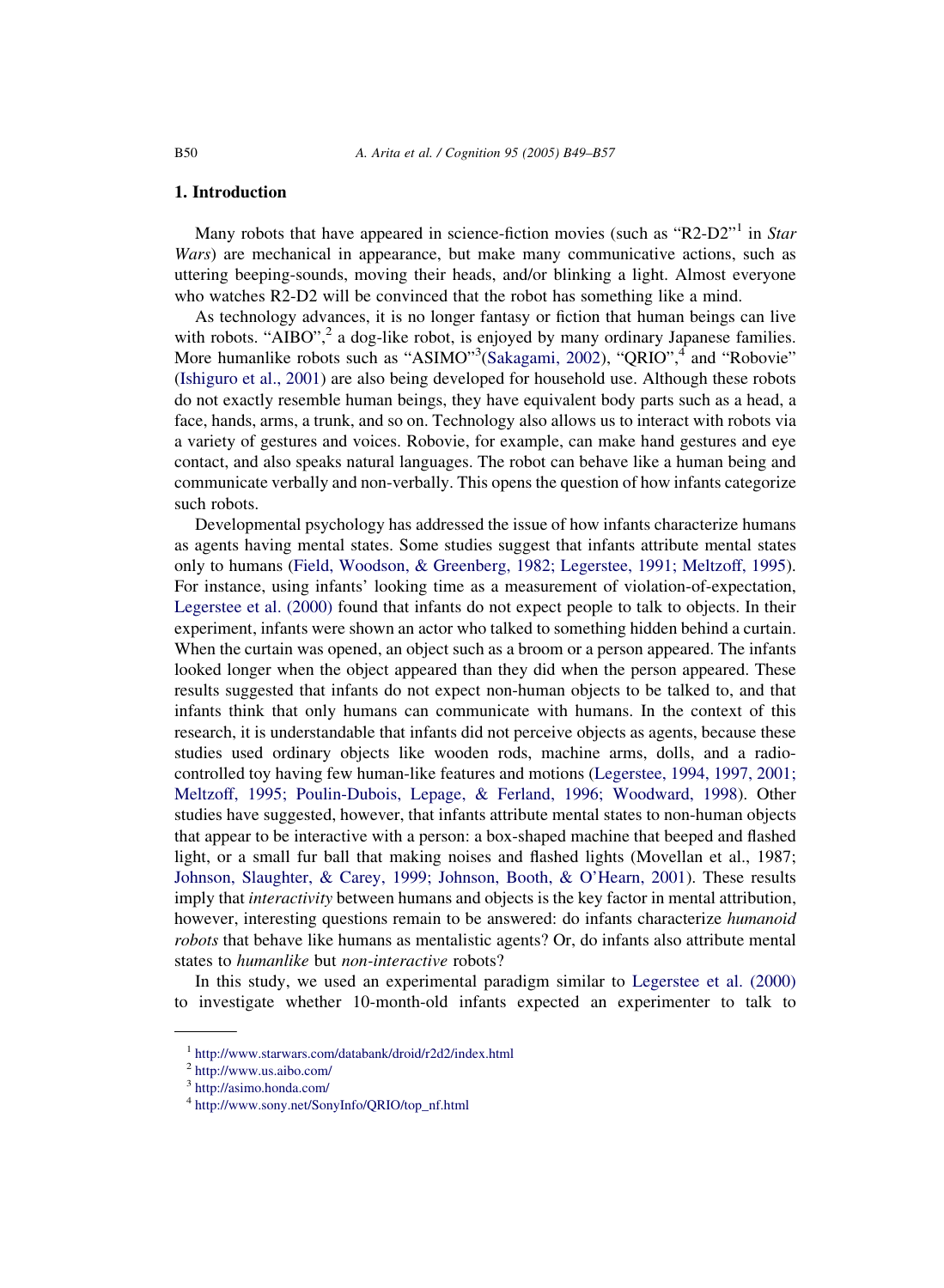the humanoid robot "Robovie". To show infants how the robot behaved and interacted with people, we added a familiarization period prior to the test trials in which another actor talked to the robot and the person.

There were three experimental conditions. The stimuli in the familiarization of these conditions are as follows:

- (1) Interactive robot condition: the robot behaved like a human, and the person and the robot interacted with each other.
- (2) Non-active robot condition: the robot was stationary and the person was both active and talked to the robot.
- (3) Active robot condition: the robot behaved like a human, and the person was stationary and silent.

In the latter two conditions, there were no two-way human–robot interactions. During the test trials, infants saw a person speak to the robot and the other person. If infants regard only interactive robots as communicative agents, they will not be surprised only in the interactive robot condition, implying that interactivity is crucial for infants' attribution of social mental states to objects. But if infants regard humanlike robots as communicative agents only because they behave like humans, they will not be surprised in either the interactive robot or active robot conditions.

# 2. Method

#### 2.1. Participants

Fifty-eight 10-month-old infants ( $M=10.15$  months of age, SD = 0.51) were randomly assigned to one of the three experimental groups or to the control group in a betweensubjects design. Ten infants were excluded from the study: two because of experimenter error, two because of sleepiness, and six because of fussiness. The remaining 48 infants (36 in the experimental groups [19 males, 17 females] and 12 in the control group [eight males, four females]) were healthy, full-term babies.

# 2.2. Stimuli

Infants viewed recorded interactions of human actors with "Robovie," a robot that has a humanlike appearance and is designed to communicate with humans [\(Fig. 1\)](#page-3-0). The robot, 120 cm tall and 40 kg, was equipped with sensors to mimic vision, touch, and hearing. With these sensors and its humanlike body, the robot produced meaningful interactive behaviors (behaviors and speech were programmed by the researchers) with humans. The human actors who interacted with the robot were naïve to the purpose of the experiment. Interactions were recorded by a DVD-HDD recorder (Toshiba: RD-2000), and the videos were displayed on a TV monitor (Sony: KW-28HDF7).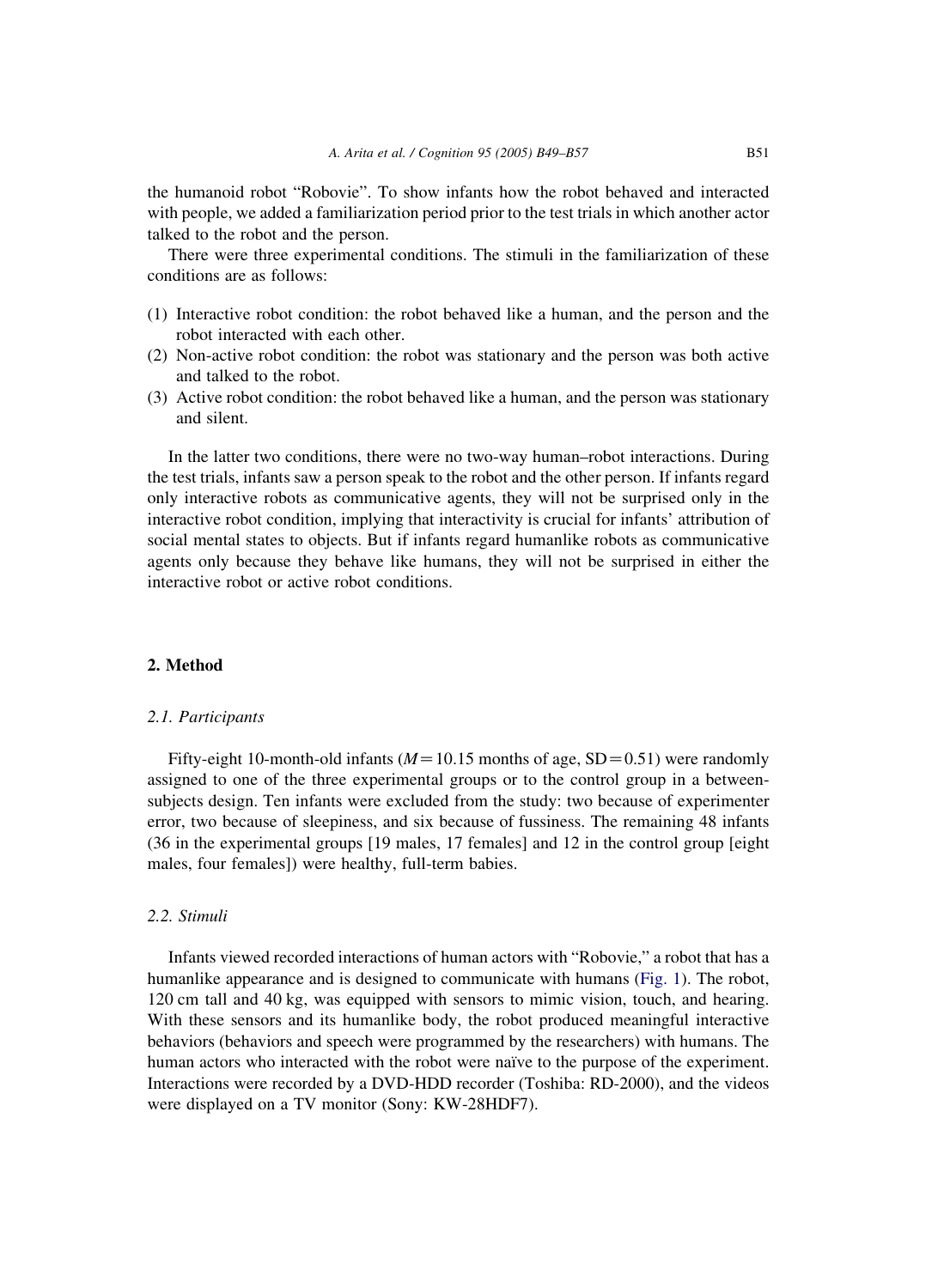<span id="page-3-0"></span>

Fig. 1. The humanoid robot "Robovie" used in the study.

# 2.3. Procedure

The experiments were conducted in a university laboratory assessment room. Each infant was seated in the lap of his or her caregiver, facing a TV monitor. The caregivers were instructed not to communicate with their infants, through either vocalization or movements, during the experiment. Prior to the test trials, infants in the experimental groups participated in a 1-min familiarization period.<sup>5</sup> Infants in the control group received only test trials. Infants in the interactive condition were shown a person playing with Robovie, which reacted to the person [\(Fig. 2A](#page-4-0)) with gestures and speech. For example, when the person stood over the robot, the robot responded by saying, "What? May I play with you?" If the person replied, "Yes, please," the robot said, "What are you playing with me?" In the non-active robot condition, the robot remained stationary and did not react to the person who behaved as she had behaved in the interactive condition

<sup>5</sup> During the familiarization period and the test trials, the actors and the robot talked to each other in Japanese.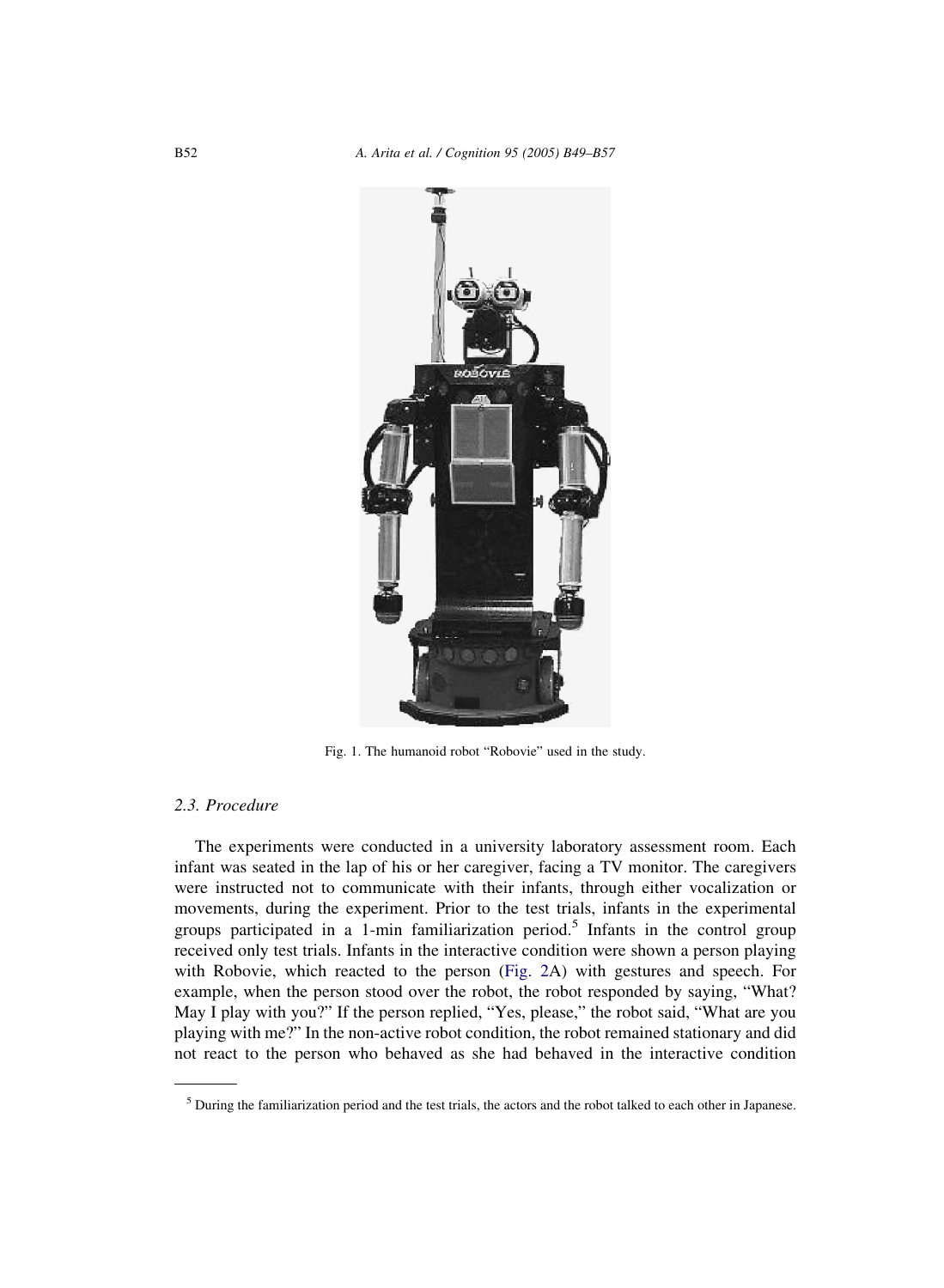<span id="page-4-0"></span>

Fig. 2. The familiarization period in (A): the interactive robot condition, (B): the non-active robot condition, and (C): the active robot condition. In the test trials, (D): A new actor talking and appearing (E): the person, and (F): the robot.

(Fig. 2B). In the active robot condition, the robot behaved like a person while the person remained stationary and did not respond (Fig. 2C). Following the familiarization period, the monitor went dark for 2 s, and then the test trials began.

During the test trials, an actor talked to something hidden behind a curtain (Fig. 2D). The curtain was then opened for 2 s, and either the person or the robot appeared (Fig. 2E and F). Each infant viewed six test trials, which alternated three trials with the person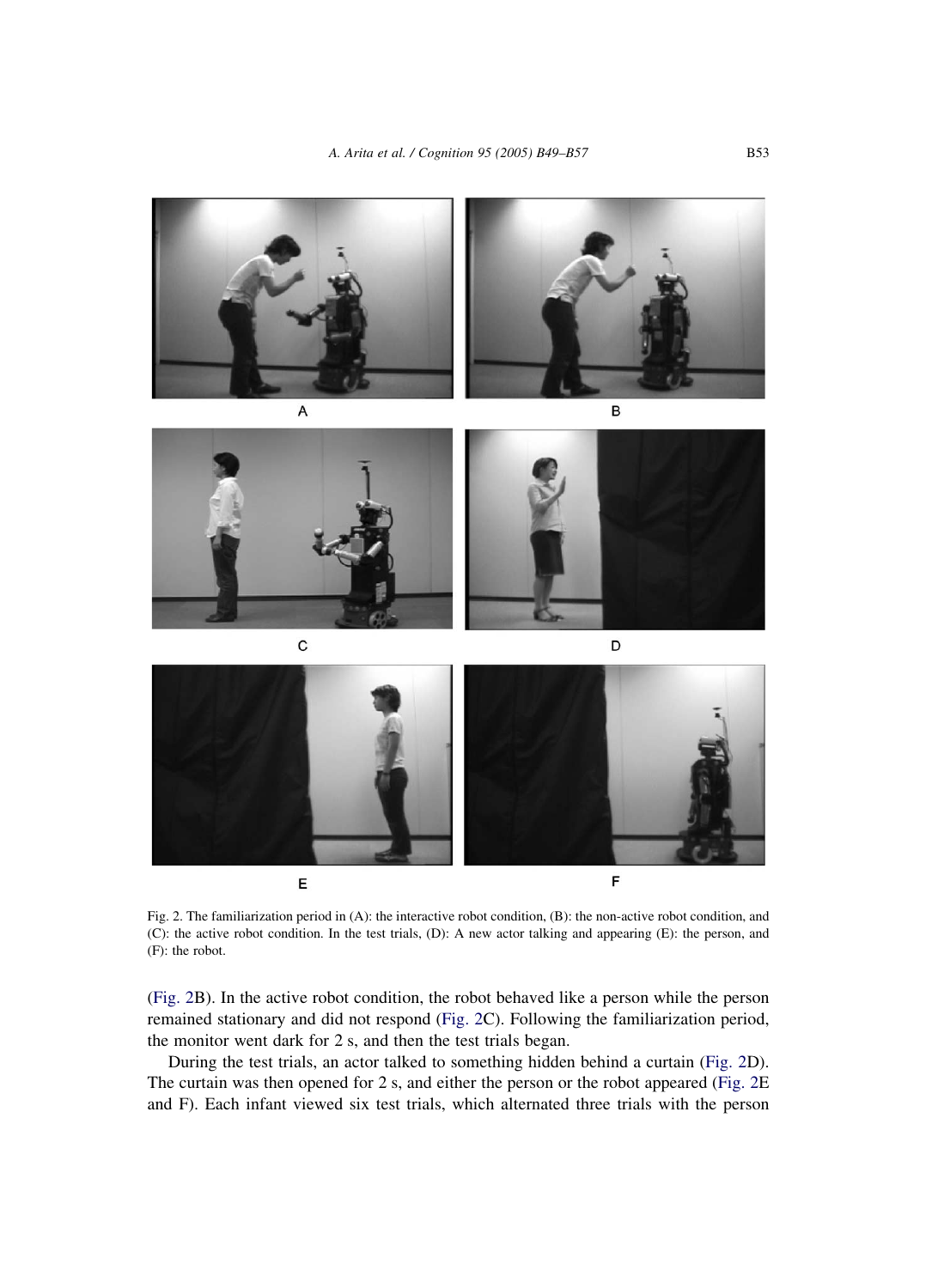and three with the robot. The order of the stimuli (person first or Robovie first) and the position of the actor (left or right) were counterbalanced across subjects.

#### 2.4. Measures and scoring

The looking behavior of each infant was recorded with a CCD camera (Sony: CCD-MC100) on a Digital Video-recorder (Sony: GV-D900), and responses were scored by a primary coder who was blind to the experimental conditions. The coder recorded the length of time each infant spent looking at the stimulus during the familiarization period and the test trials.

For each condition, the coder recorded the duration of looking from the infant's first fixation until the infant looked away from the stimulus for longer than 2 s. The secondary coder recoded 10% of the data, and reliability of the duration of looking was measured using Cohen's kappa  $(k=0.90)$ .

#### 3. Results

## 3.1. Familiarization period

During the familiarization period, infants' looking time averaged 45 s  $(SD=9.7)$  in the interactive robot condition, 42 s (SD=5.7) in the non-active robot condition, and 48 s  $(SD=5.2)$  in the active robot condition. A one-way analysis of variance (ANOVA) was conducted to determine whether the infants in the three conditions had similar attention levels measured by looking time during the familiarization period. There were no significant main effects within the familiarization period,  $[F (2, 33) = 2.38, NS]$ .

## 3.2. Test trials

The mean looking times to the person and to the robot under each of the four conditions (interactive robot, non-active robot, active robot, and control) are shown in [Fig. 3](#page-6-0). A within-subjects, 3 (trial pair)  $\times$  2 (stimuli) repeated measures ANOVA was conducted on infants' looking times for each of the four conditions. There were no significant effects in the interactive group  $[F (1,11) = 0.014, NS]$ . However, in the non-active robot group, infants looked longer at the robot than at the person  $[F(1,11) = 7.8, P = 0.018]$ . Infants also looked longer at the robot than at the person in the active group  $[F(1,11) = 18.1, P=$ 0.001], and subjects in the control group performed similarly  $[F(1,11) = 12.6, P = 0.005]$ .

Infants in the interactive robot conditions looked at the robot as long as they looked at the person, implying that infants in the interactive robot condition expected the robot to be talked to by the person. However, infants in the three experimental conditions looked longer at the robot than at the person, suggesting that infants in these non-interactive robot conditions did not expect the robot to be talked to by the person.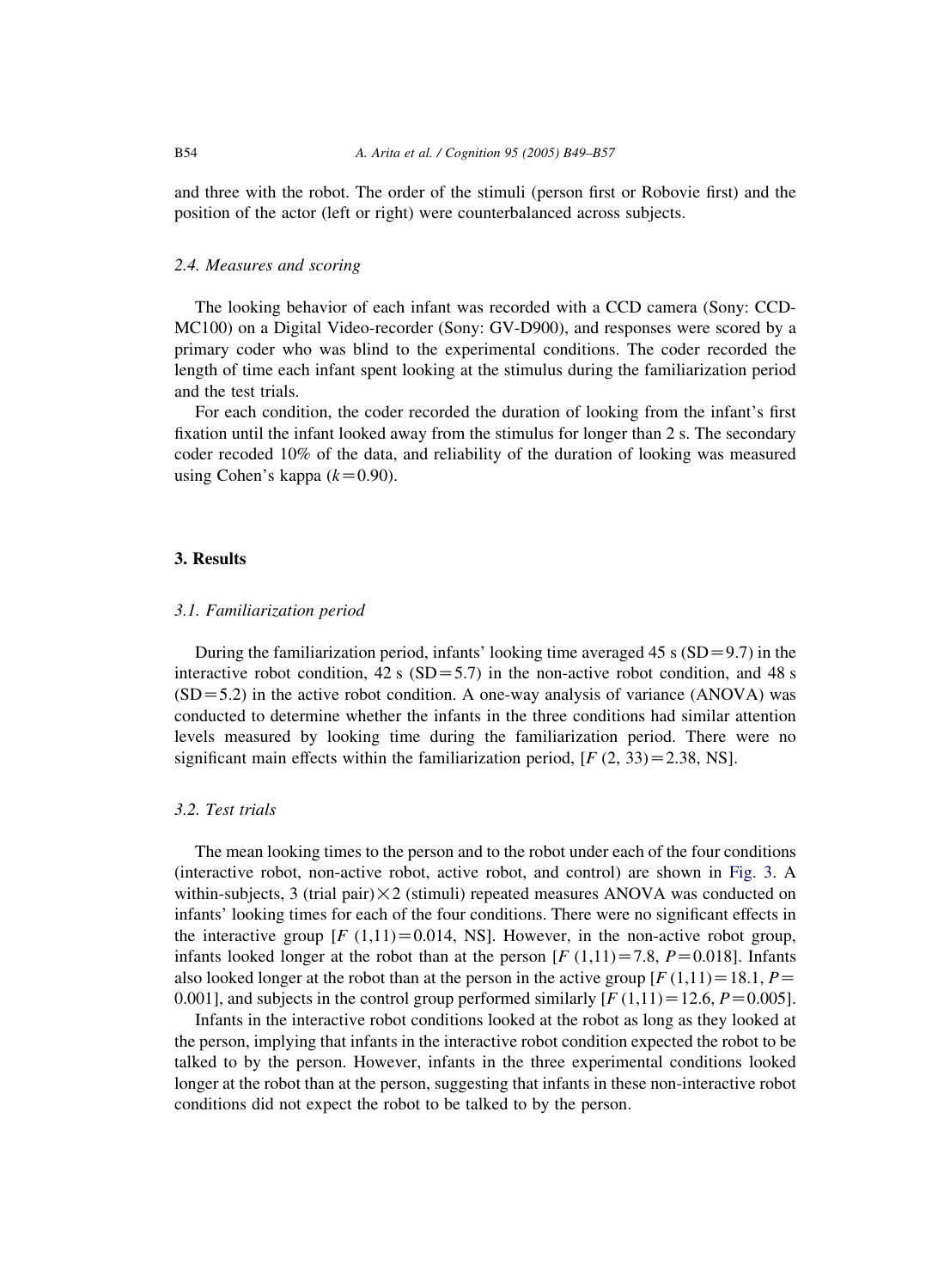<span id="page-6-0"></span>

Fig. 3. Mean looking times for the person and the robot during test periods for the interactive robot, non-active robot, active robot, and control conditions.  $(*P<0.05)$ .

# 4. Discussion

The purpose of this study was to determine whether infants think of humanoid robots as communicative agents. Recently, [Legerstee et al. \(2000\)](#page-8-0) demonstrated that infants expect people to communicate only with people and not with non-human objects. However, the question of how infants characterize objects that behave like humans had not been resolved. Using a similar approach to [Legerstee et al. \(2000\),](#page-8-0) we investigated whether infants expect people to talk to humanoid robots. In this study, there were four conditions, three of which included a familiarization period in which the infants observed the robots' actions. In the interactive robot condition, the robot behaved like a person and interacted with the person. In the non-active robot condition, the robot remained stationary and did not respond to the person talking to it. In the active robot condition, the robot displayed humanlike behaviors but did not interact with anyone. The control condition did not include a familiarization period. In the test trials, all infants watched another actor talk to the person and to the robot. If the infants expected the robot to be talked to by a person and characterized the robot as a communicative agent, they would not be surprised by the onesided conversation. If the infants did not expect the robot to be talked to by persons, and characterized the robot as an object, they would be surprised.

During the familiarization period, the infants' looking-time did not differ among the three conditions. This was counterintuitive to our expectation that infants in the interactive robot condition would spend more time looking than infants in the non-active robot and active robot conditions, because there were two active objects in the interactive robot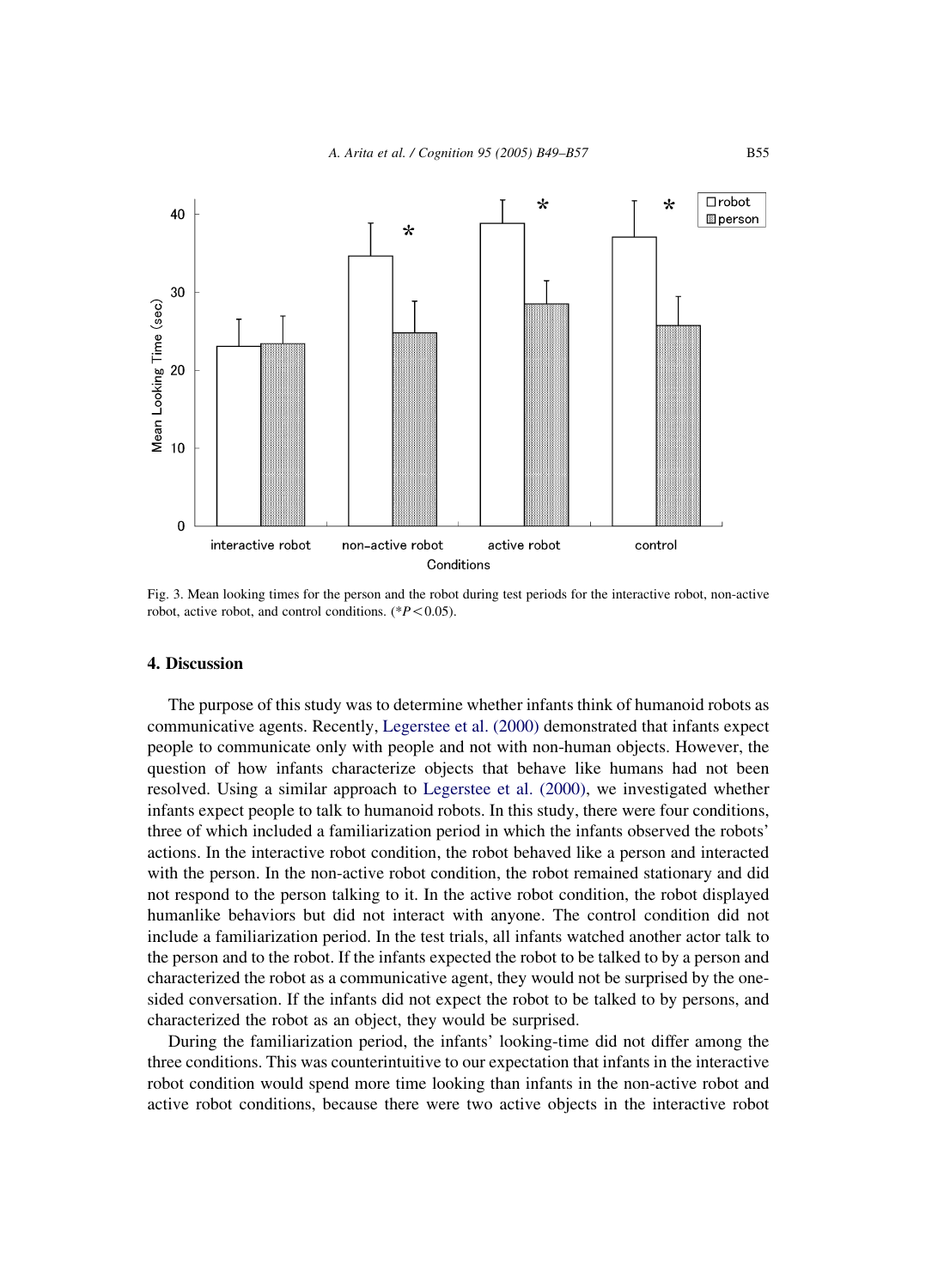condition (the robot and the person), as compared to one in the other conditions (only the robot or the person). We suspect that this result arises from a short familiarization period.

Data from the control group suggests that infants who were naïve about robots did not expect the robot to be talked to by a person, and that infants regarded the robot as an object.

Results from the non-active robot condition suggest that infants did not expect the robot to be talked to by the person, even though they had observed that another person talked to the robot during the familiarization period. This suggests that infants do not regard the non-active robot as a communicative agent even if humans talk to it. The suggestion is quite opposite to a simple associationist view that if infants are familiar with a scenario in which persons talk to non-human objects, then they learn and expect those objects to be talked to by persons.

In addition, the results in the active robot condition suggest that infants did not expect the robot to be talked to by a person, even though they had previously observed the robot being active like a human, but being non-interactive with a human. This result implies that infants do not regard human-likely active robots as communicative agents. This implication is similar to the previous study that used a small radio-controlled toy ([Poulin-Dubois, Lepage, & Ferland, 1996](#page-8-0)).

The most interesting result of the present study is that infants in the interactive robot condition expected the robot to be talked to by a person. Infants seem to regard interactive robots as communicative agents when they have previously viewed human–robot interactions.

Our findings suggest that infants interpret only the interactive humanoid robot as a communicative agent, and that infants characterize non-interactive humanoid robots as objects. It is necessary for human and robot to interact for infants to attribute a mentality to the robots. The previous studies that used a box-shaped robot or a stuffed toy (Movellan et al., 1987; [Johnson et al., 1999](#page-8-0)) indicated that infants follow the gaze of non-human objects when such objects are interactive with humans. Our findings are in agreement with these findings; however, the present study suggests the possibility that non-human objects may be characterized as social agents if infants can perceive such interactive humanoid robots as capable of communicating with people.

Several studies of theory of mind in infancy have shown that infants discriminate between people and objects and do not attribute mental states to objects, even when such objects look like people or are self-propelled ([Legerstee, 1994, 1997; Poulin-Dubois et al.,](#page-8-0) [1996\)](#page-8-0). In contrast, the results of this study, as well as those of [Johnson et al. \(1999, 2002\)](#page-8-0) and [Movellan and Watson \(1987\),](#page-8-0) suggest that infants respond to interactive objects as mentalistic agents like people. We think that these inconsistencies are attributed mainly to objects' communicative cues, such as interactivity of objects. Communicative cues do let humans regard objects as highly mentalistic, communicative agents, while simply selfpropulsion does not. In the future, if infants live and grow in the society where people talk to and communicate with robots that resemble and behave like real human beings, will they regard those artificial objects as having a mind? Future work should examine longterm interactions between infants and robots as well as the effects of specific morphological features and actions of objects on infant cognition.